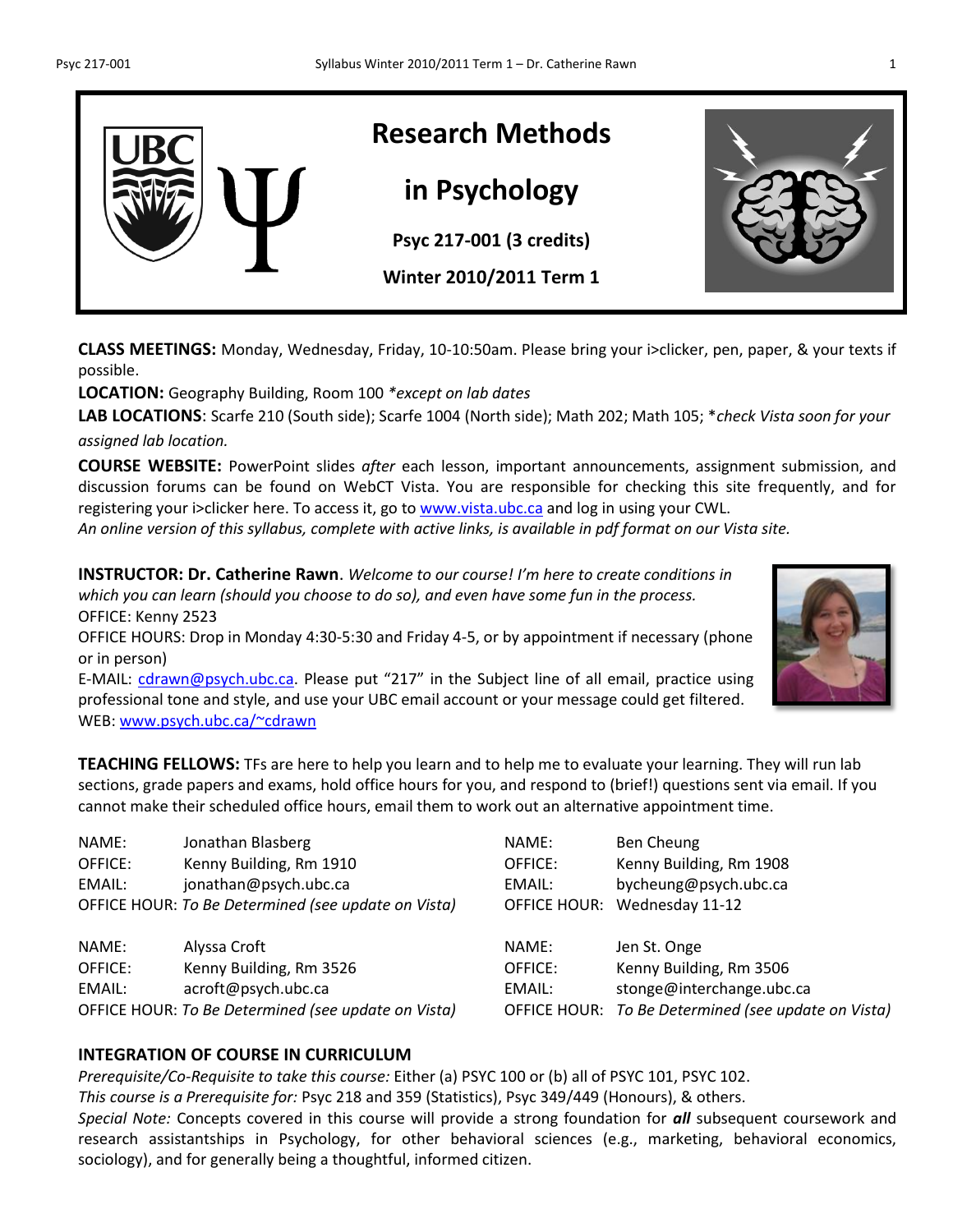- If you wish to withdraw from this course without any record of the course on your transcript, you must do so before September 21.
- If you wish to withdraw from this course with only a withdrawal standing of "W" on your transcript, you must do so before October 15.
- *Please note that a large portion of this course is devoted to group work. Your group depends on you! If you are considering withdrawing after the second week of classes please see me, your instructor, to discuss your options.*

## **COURSE DESCRIPTION**

Welcome to *Research Methods in Psychology.* **The purpose of this course is** to help you to understand, remember, and apply the methods and reasoning behind psychological information and research. **This is important because** this solid foundation will help you to become a critical and informed *consumer* of psychological research and *creator* of psychological research. **As a consumer of psychological research**, you will be equipped to read and understand research presented in future courses in psychology, and you will also be equipped to critically evaluate pop psychology and research you see reported in the media. **As a new creator of psychological research,** you will have the basic tools to begin investigating questions about human behaviour. These tools will serve you well in future studies, particularly in research assistantships, directed studies projects, Honours projects, and even graduate study.

Together, we will strive to reach these goals in a variety of ways. The topics covered in this course aim to cover the **basics of the scientific method, research design and execution, some basic data analysis, and communication of research results**. We will discuss what a psychologist does and why; how psychologists decide on a research plan, how to choose a method, how to evaluate information and data, and then how to draw conclusions regarding why we behave the way we do. We will practice critical thinking, and attempt to apply the material to everyday situations in which we encounter "data" so that when we encounter psychological information and issues, we can assess it from various directions and be well informed. **Learning Appraisals** have been carefully designed to encourage you to demonstrate critical and creative thought, and to reflect the real collaborative nature of research.

Students who successfully meet the course requirements will be able to

- discuss and apply the basic methodological tools psychological scientists use to test hypotheses about behavior;
- identify and evaluate the main ethical considerations of psychological research;
- locate an empirical journal article using the university's library online resources;
- read, summarize and apply the conclusions of an empirical journal article;
- collaborate with others to design a study to test a psychological hypothesis;
- execute a research study's methodology as a researcher, and evaluate that methodology in writing;
- describe the rationale underlying basic statistical analyses including correlation and the t-test;
- present research in poster form and a written American Psychological Association (APA) style report;
- discuss research methods, results, and implications;
- use APA referencing and citation style for written work;
- demonstrate competence in various employable skills, including public speaking, formal and informal writing, group collaboration, peer evaluation, as well as creation and synthesis of multiple ideas.

You might be thinking: *That is quite a long list of course objectives!* Indeed, this course is all about actively experiencing research as you engage in learning about it. Many students find it challenging both in content and in the amount of work involved. Be prepared to put in the effort to achieve success. But don't despair: We're here to support you and help us all have some fun along the way!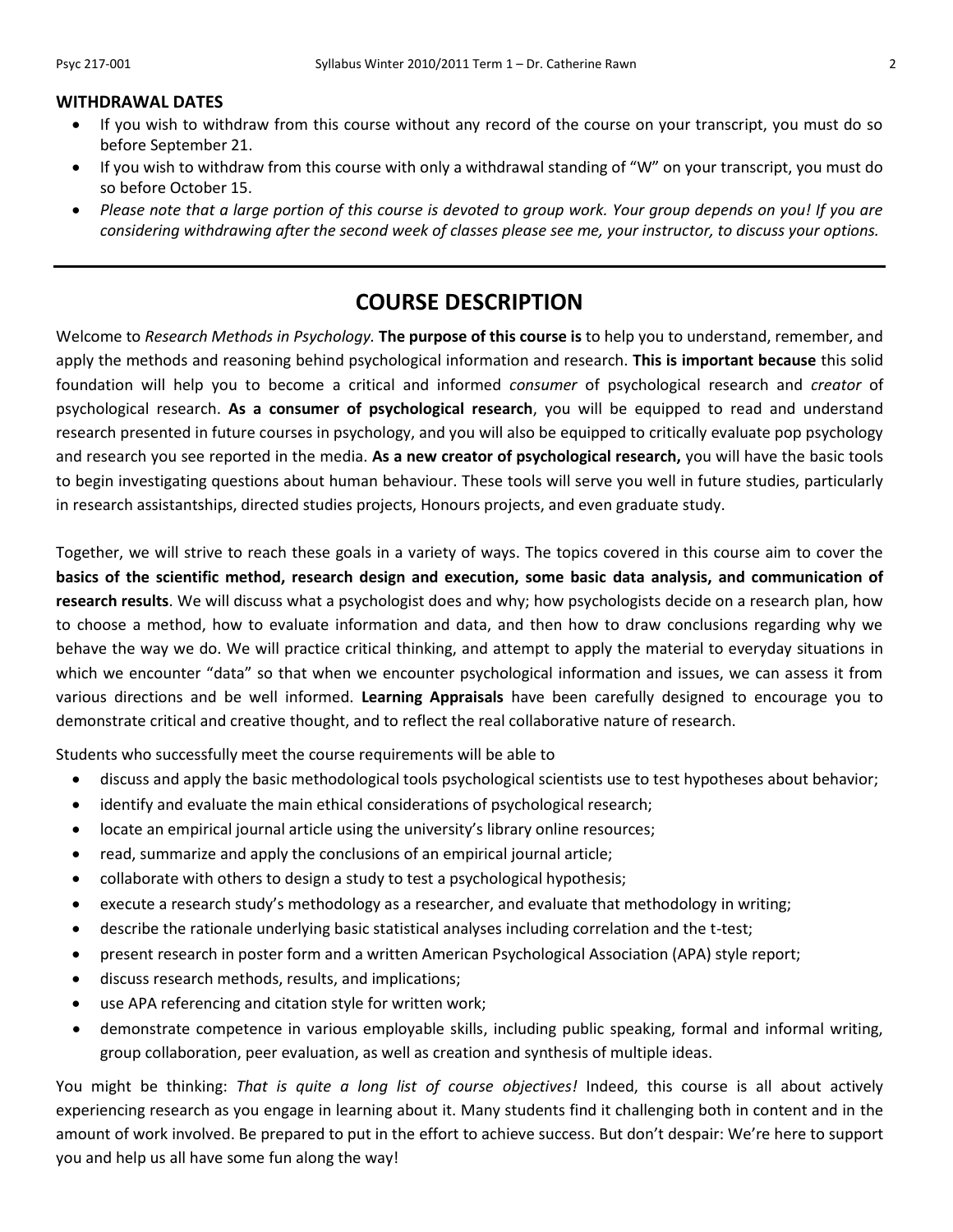## **REQUIRED MATERIALS**

- **1. Cozby, P. C. (2009).** *Methods in Behavioral Research* **(10th ed.). New York: McGraw-Hill Ryerson.**
	- This is a nuts-and-bolts style guide to research methods that focuses on the details of how to conduct research.
- **2. Stanovich, K. E. (2009).** *How to Think Straight about Psychology* **(9th ed.). Boston, MA: Pearson.**
	- This guide to research methods provides a nice complement to the details of the Cozby text. It is written from a bigger picture perspective.
- **3. Cuttler, C. (2010). Research Methods in Psychology. Dubuque, IA: Kendall Hunt.**
- This is the lab guide that will help you and your teammates create a successful research project!
- **4. i>clicker Student Response System, available new and used from the bookstore.**
	- $\bullet$  Please bring this to help you participate in every class.

#### The fine print

*Financial Hardship*: If you are experiencing serious financial hardship and are unable to purchase some or all of the required materials, please see me, your instructor, as soon as possible. There are (limited) opportunities available for loans.

*Earlier Editions:* I developed this course based on Stanovich 8th edition. and Cozby 9th edition. Feel free to use the 9th edition of Cozby or the 8th edition of Stanovich if you can find them used; from what I can tell there are no major differences. Anything prior to Stanovich 8 and Cozby 9, use at your own risk! If you choose to use an earlier version of the texts, you are responsible for identifying any differences between editions. There are no earlier editions of the Cuttler text.

## **LEARNING APPRAISALS (OVERVIEW)**

The distribution of assessments in this course is as follows: 45% for exams, 47% for written and verbal communication related to the research process, and 8% for active participation in the research & learning process. The more you participate, the more you will get out of this course. Questions and constructive feedback are always welcome.

| <b>Learning Appraisal</b>                  | <b>Points</b> | <b>Final Due Date</b>                           |
|--------------------------------------------|---------------|-------------------------------------------------|
| Participation                              | 3%            | (continuous)                                    |
| <b>Communicating Psychology Assignment</b> | 12%           | Part A September 27, Part B October 4           |
| Midterm Exam                               | 15%           | Monday October 18 and Wednesday October 20      |
| <b>Collaborative Research Project</b>      | 35%           |                                                 |
| Group Oral Presentation (5%)               |               | Wednesday October 13 (Lab 2)                    |
| Group Poster Presentation (10%)            |               | Friday November 26, 7-8:30pm, East Atrium, LSI  |
| Individual APA-style Report (20%)          |               | Friday December 3                               |
| Research Experience Component (REC)        | 5%            | All components must be completed by December 3. |
| Final exam                                 | 30%           | Date set by registrar (Exam period: Dec7-21)    |
| <b>Total</b>                               | 100%          |                                                 |

You'll notice that a variety of activities are used to measure your mastery of course material. There are multiple reasons for this approach to assessment (as opposed to just 2 exams). Here are some key reasons why I use this approach:

- Thinking thoroughly requires approaching and synthesizing the material in many different ways. The various modes of assessment require you to think differently about issues as you comprehend them, discuss them, and apply them. Based on research in learning and memory, this multifaceted approach will help to maximize retention and thorough understanding.
- Writing is a tool for thinking. It forces us to put into words those abstract thoughts that float around in our heads. Psychological scientists (including me and our TFs) and other researchers use writing to clarify our thoughts and to communicate with the rest of the scientific community. This course has multiple opportunities for you to wrestle with this challenging but rewarding and necessary activity.

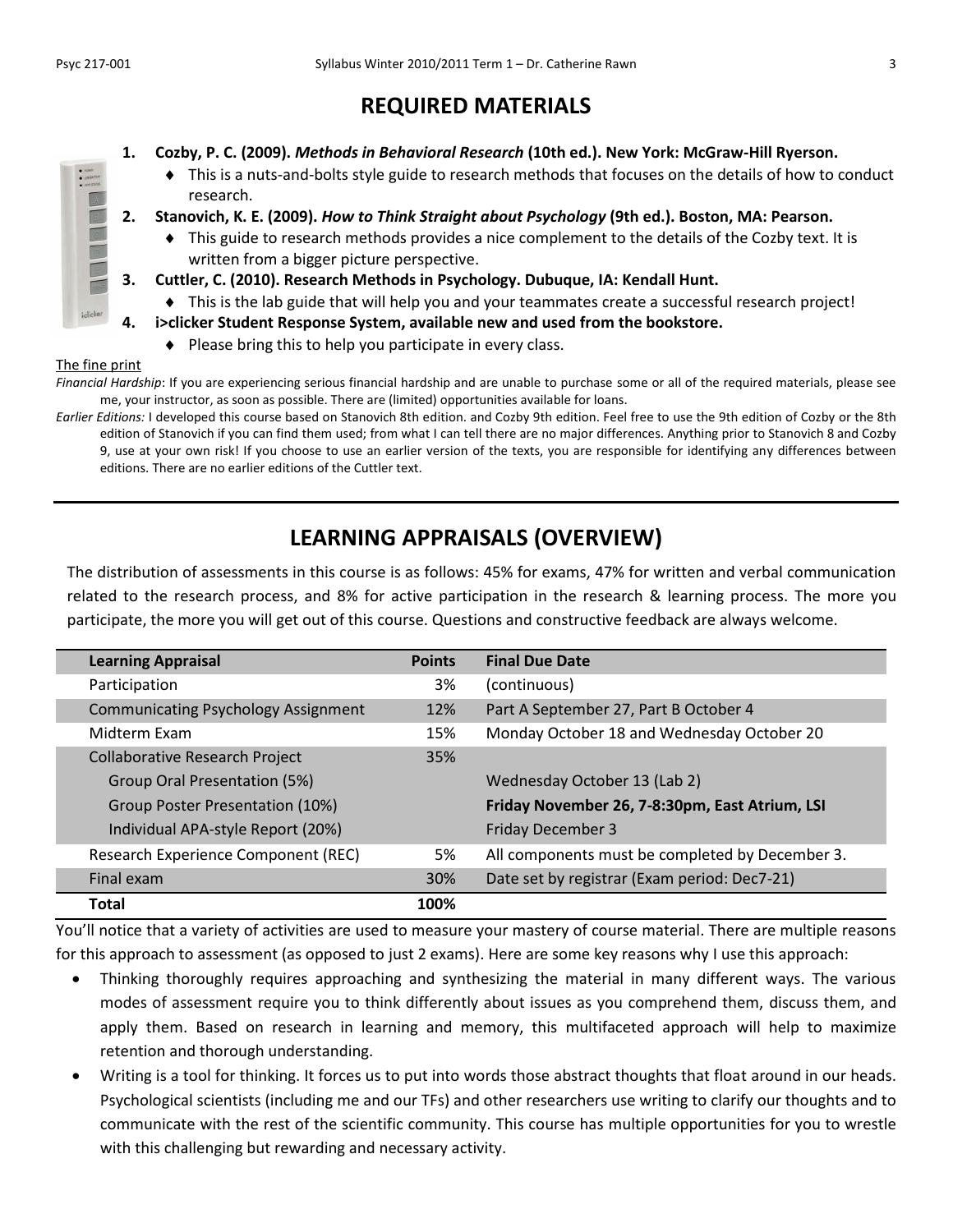- There are differences in peoples' comfort level with different types of assessments. By including a variety, most people will likely find a chance to show their strengths as well as work on skills they find challenging.
- Everyone will practice a variety of skills that will benefit them in future classes, in the workplace, and in their personal lives. These include: professional writing, public speaking, collaboration with others, and synthesis of a range of material (e.g., while studying for exams, working on the group project).

## **LEARNING APPRAISALS (DETAILS)**

### **Lab-Based Group Collaborative Research Project – 35% Total**

The purpose of the Collaborative Research Project (CRP) is to give you an opportunity to work in small groups to generate and test a hypothesis about human behaviour that you are interested in*,* and to report those results in professional written form. This project has been designed to incorporate as many elements as possible of the process in which psychological scientists engage to gain insight into human behavior. **As we cover topics such as hypothesis generation, research design, and basic analysis, you will immediately apply your knowledge to your CRP during Lab Meetings led by one of our Teaching Fellows.** You will receive guidance to help you at each stage. Lab Meetings will take place during the class period on **October 1, October 15, October 29, November 12, and November 26**. *Attendance at all Lab Meetings and the Poster Session (November 26, 7-8:30pm) is expected. However, the first three lab meetings involve crucial group work and are therefore mandatory. You will lose 20% of your lab grade (i.e., 7% of your total course grade) for each of these meetings that you miss (e.g., if you miss 2 out of 2 of those first meetings you will lose 40% of your lab grade).*

The vast majority of research conducted in psychology these days is collaborative (R. Kliegl, APS Observer June/July 2008, pp. 29-31). Reflecting this trend, you will work closely in groups of 5-6 on this project. **Group work can be challenging.** In order to help you achieve excellence in your CRPs, each group will have a **separate discussion thread on Vista** that you can use to collaborate with each other throughout the term. I encourage you to use this mode for collaboration, as it serves to document the process of creating research. Finally, I encourage you to work together in the spirit of collaboration. We will discuss this further in class. If need be, you are always welcome to **seek us out for help** with your group dynamics.

#### *Lab Structure*

Lab Meeting 1 (**October 1**): In the first meeting you will meet with your group in your lab break out room to brainstorm a research question and design a brief, simple, minimal risk experiment to address the question (note: the experiment must not require more than 5 minutes of each participant's time). Our Teaching Fellow will be present to assist and guide you. Since you will only have 50 minutes to come up with a research question and design you should come to this meeting prepared with some ideas. Discussion boards will be set up on Vista for each group a week prior to this lab so that you can toss around ideas with your group prior to this meeting.

Lab Meeting 2 (**October 15**): In the second meeting your group will give a 5 minute presentation of your proposed research question and design. During this presentation you should: i) state your research question, ii) sell your idea (i.e., provide information on why this question is interesting and/or important), iii) clearly describe the independent variable and how it will be manipulated, iv) describe the dependent variable and how it will be measured, v) discuss any controls you plan to implement, iv) state your hypotheses. Each presentation will be followed by a 5 minute discussion period where your classmates and teaching fellow will ask questions and provide suggestions for improvement. THE PRESENTATION IS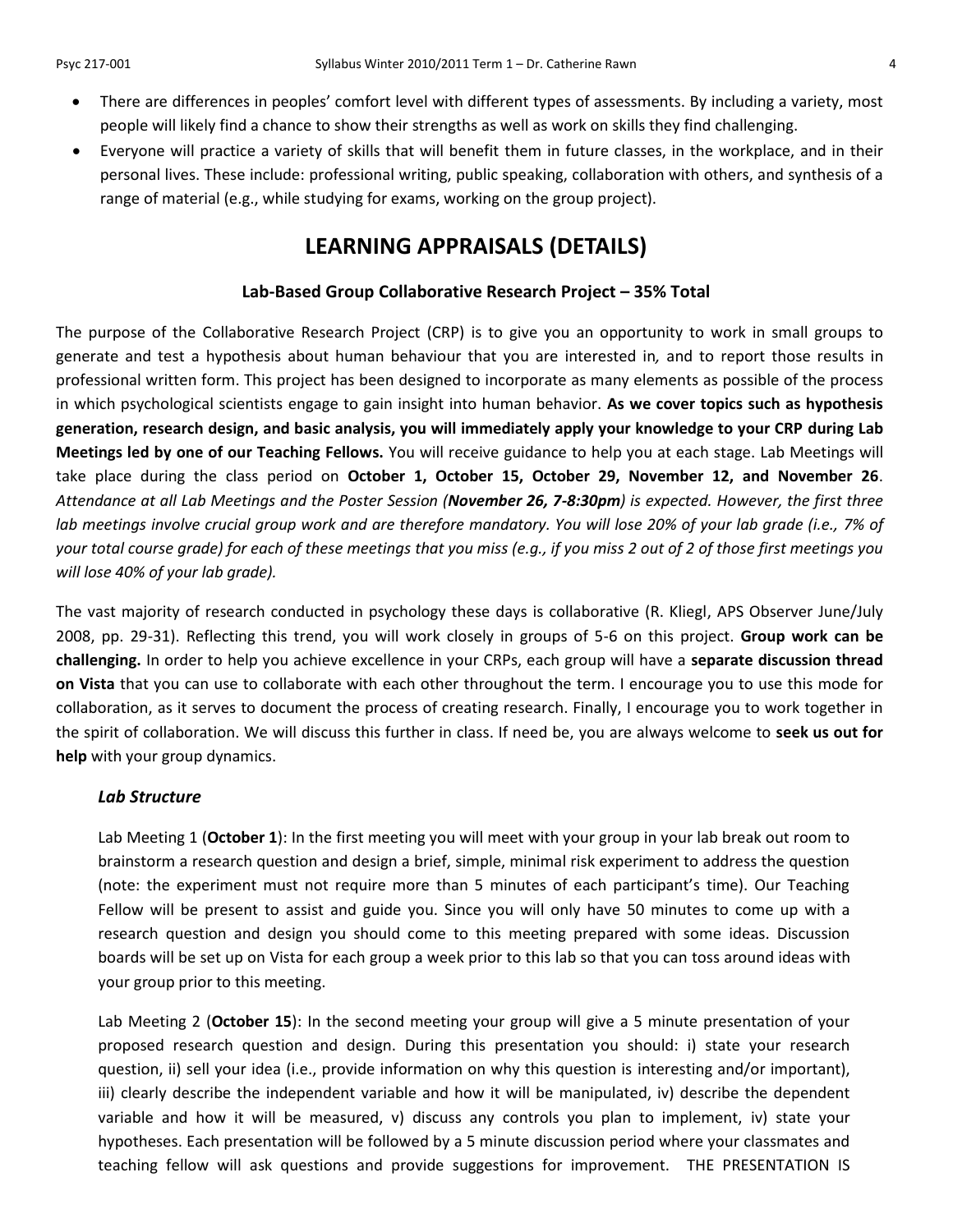WORTH 5% OF YOUR GRADE. All group members will receive the same mark based on the quality of your presentation within the strict 5 minute time limit.

Lab Meeting 3 (**October 29**): In the third lab meeting you will collect data for your experiment using your classmates as participants. Your group must arrive to this meeting with all of the materials needed to conduct your experiment. During this meeting you and your group members will be expected to take turns collecting data for your experiment and serving as participants in other groups' experiments. This meeting should be considered a rare one-time opportunity to collect data. *There will be no other time your group will be able to collect data for your experiment. Collecting data outside this lab meeting time and/or with individuals other than your 217 classmates and teaching fellows is STRICTLY FORBIDDEN and will result in a major deduction from your lab component grade.*

Lab Meeting 4 (**November 12**): During the fourth lab meeting your teaching fellow will teach you how to meaningfully summarize data as well as how to use excel to calculate descriptive statistics and create graphs. You should come to this meeting prepared with a plan for summarizing your data that you can discuss with your teaching fellow.

Lab Meeting 5 (**November 26**): During the final lab meeting your teaching fellow will teach you how to write an APA style research report (i.e., the various components of an APA report and style guidelines). You should come prepared with a rough draft of your paper as well as specific questions and problems you are having with its preparation.

#### *Communicating your Results*

After conducting research and generating conclusions, psychological scientists (like all scholars) need to communicate their methods and findings to the scientific community. For your research projects, we consider our class to be a scientific community (e.g., when you receive peer feedback in Lab 2), but also we consider all sections of Psyc 217 as our common scientific community. You will be asked to communicate your research findings in written form (Individual APA Style Report), and in poster format (one per group) to be presented at the *Psychology 217 Research Methods Poster Session*.

#### **Poster Session (10%): November 26, 7-8:30pm, East Atrium of UBC Life Sciences Institute**

Five-hundred fifty students, a dozen Teaching Fellows, and four Instructors from across all six sections of Psychology 217 will come together to share and learn about each other's research projects. You will be asked to prepare, as a group, a poster that summarizes your research project's hypothesis, method, results, and conclusions. This kind of presentation is common at professional scientific conferences; all of us on the teaching team have presented our research at this kind of poster session. During the poster session, you will be asked to evaluate approximately five of your peers' posters (from a different section). Your own poster will be evaluated by five peers (the average of these five ratings will equal 5% of your grade), as well as a Teaching Fellow (whose rating will comprise the other 5%). More details about how to prepare for the poster and presentation, as well as how to evaluate others' posters will be provided later in the term. NOTE: TO ACCOMMODATE ALL SECTIONS, THE POSTER SESSION IS IN THE EVENING ON FRIDAY NOVEMBER 26. IT IS A MANDATORY COURSE EVENT; MARK YOUR CALENDAR NOW.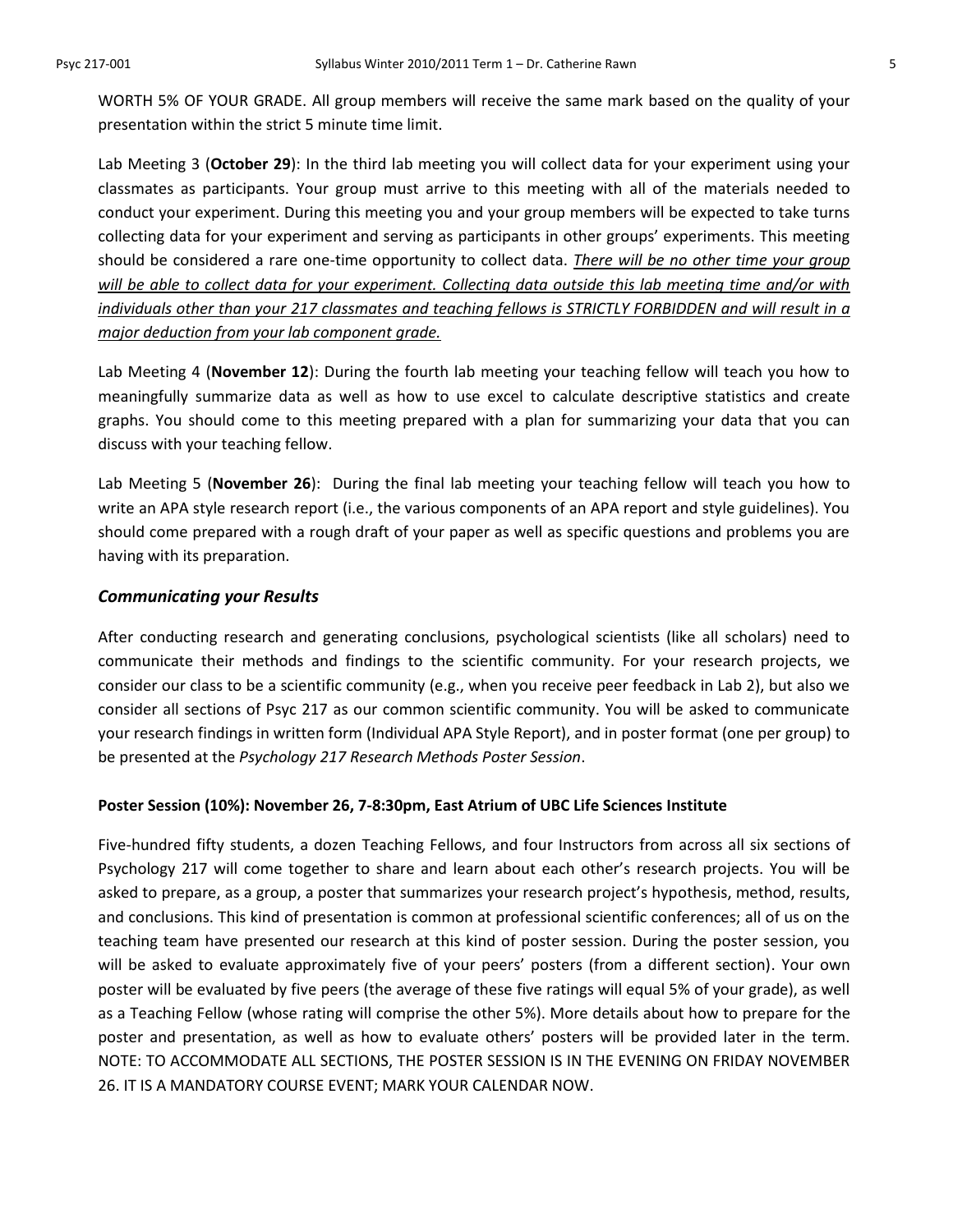#### **Individual Research Report (20%): Format, Submission (Friday December 3) and Grading**

The most important step in the research communication process for researchers is to clearly document their research as well as the contribution it makes to understanding human behaviour in a written manuscript. These written manuscripts are then reviewed by their peers, and (hopefully!) published in a journal. The individual report is designed to give you experiences with a part of this process.

Reports are to be prepared independently; each group member must prepare his/her own report separately from the other group members. Evidence of collaboration or team work in preparing the reports will results in major deductions from your lab component grade and in severe cases may result in a grade of zero on the lab component.

*Format:* Your report must be written using APA style and must include the following sections: Abstract, Introduction, Method, Results (including at least one graph or table), Discussion and References (at least 2). See Appendix A of your Cozby text and the Publication Manual of the American Psychological Association  $(5<sup>th</sup>$  ed.) for guidance in writing APA style reports.

Reports must be between 5 and 7 double spaced pages. This page limit does NOT include a cover page, references, graphs, tables or appendices. You must use  $12$  pt Arial font and margins must be set to  $1''$  all around. Your paper should contain at least 2 references to related empirical journal articles.

*Submission:* Reports are due on December 3 (the last day of class). They must be submitted online to TurnItIn (using our class Vista site) AND an identical hard copy must be submitted to your instructor or teaching fellow. If you fail to do either (submit it in person or to TurnItIn) on or before December 3 your report will be considered late. You will lose 10% for each day the report is late. To submit your paper on TurnItIn you will simply need to log in to our Vista course. There will be a "turnitin" link to submit your assignment on the homepage.

*Grading:* The lab report is worth 20% of your grade. You will be graded on the following: Abstract and Introduction (4%), Method and Experimental Design (4%), Results and Figures (4%), Discussion (4%), APA format and Writing style (4%).

#### **Communicating Psychology Assignment – 12%**

This assignment is completed in two parts. The first is to choose, read, and briefly summarize the key points of an empirical journal article. The second – and here's the fun part – is to write about that article in a way that will capture the interest of non-psychologists. In about 500 words (acceptable range: 300 to 700), write a brief article that could appear in *Scientific American Mind, Psychology Today, LiveScience.com,* or a similar popular-style outlet. Your goal is to communicate the most important message of the research article in a way that will make it interesting and meaningful to the non-psychologist reader. The Part A (brief summary) is due on September 27, and Part B is due on October 4. More details on this assignment will be provided in the second week of class.

#### **Midterm examination – 15%**

There will be an in-class midterm exam that will span two consecutive class periods: Monday October 18 (multiple choice questions) **and** Wednesday October 20 (true/false, fill-in-the-blanks, and written answer questions with about half a page of writing for each). The exam will be divided across the two days because our class periods are so short. Based on my past experience teaching learners in this course, 50 minutes is simply not enough time for most people to adequately demonstrate their mastery of this material. More details will be provided on Wednesday October 13.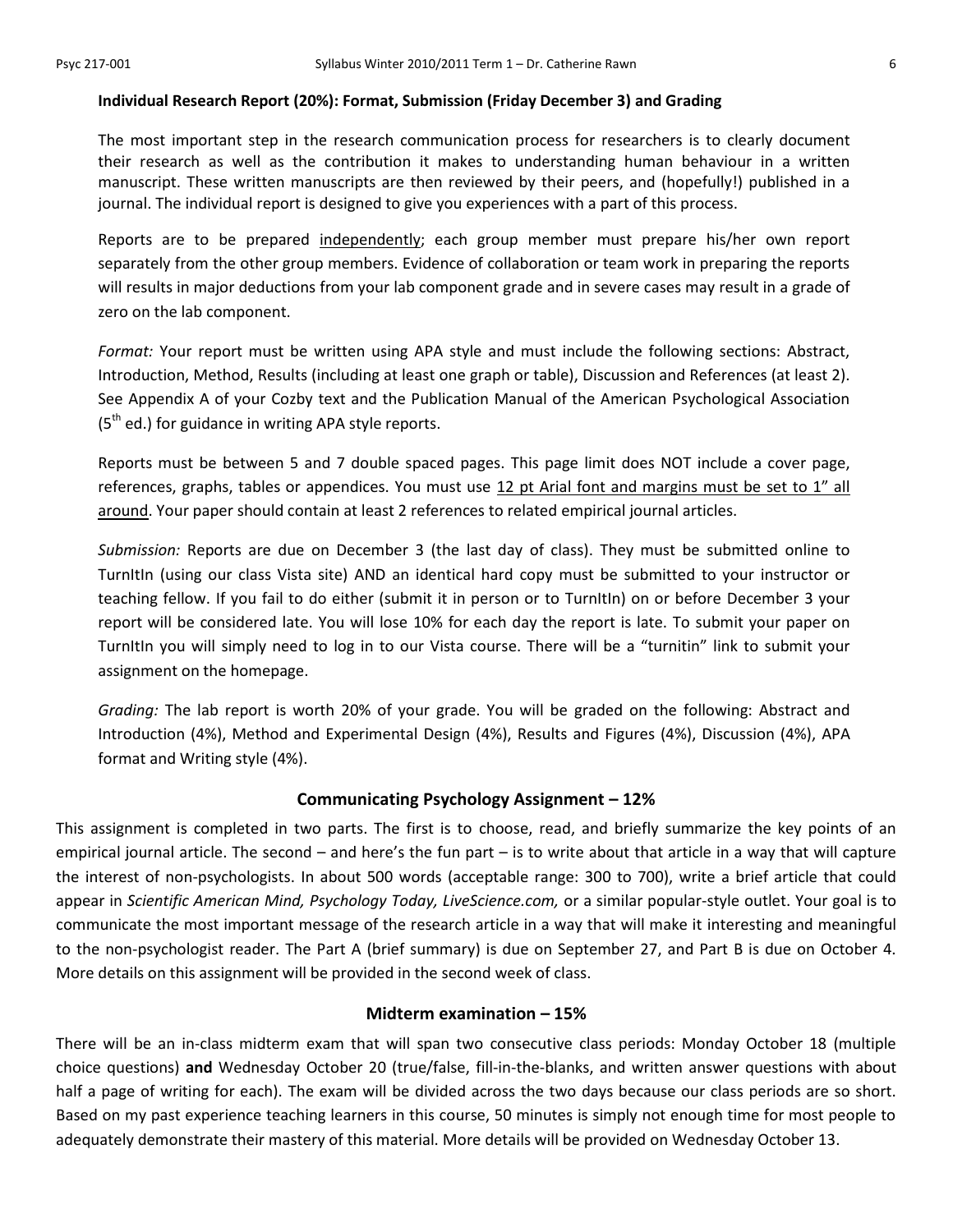#### **Final Examination – 30%**

The final exam will be scheduled by the registrar, but will occur at some point between December 7 and 21. You must be available to write your final exam at any scheduled time so do not book any trips for these dates. If you have 3 or more exams scheduled to start and finish within a 24 hour period you may request to write the second exam on a different day. However, you must give the instructor of the second exam one month notice.

The final will consist of a mix of multiple-choice, true/false, fill-in-the-blanks, and written answer questions. **Although the material covered after the midterm will be featured prominently, this is a cumulative exam.** Research shows greater long term retention with multiple testing—not studying—opportunities (Roediger & Karpicke, 2006). Because this material is important for success in future courses, a cumulative final is most appropriate. More details will be provided on the last day of class.

### **Participation – 3%**

This course is designed to be experiential – involving group discussion, interactive activities including i>clicker questions, and class projects. Thus, the success of the class for everyone, including your own comprehension of the material, depends upon your active participation. **Class attendance is expected.** If you are absent from class, it is *your* responsibility to find out what was covered, whether any announcements were made, etc. Your class contribution will be graded primarily based on your responses to i>clicker questions, but may include consideration of the following elements:

| Poor Participation                                                                     | <b>Satisfactory Participation</b>                                             | <b>Excellent Participation</b>                                                |  |
|----------------------------------------------------------------------------------------|-------------------------------------------------------------------------------|-------------------------------------------------------------------------------|--|
| Misses many classes and does not<br>participate when present                           | Attends class regularly, but does not<br>actively participate                 | Attends nearly every class and plays an<br>active role in discussions         |  |
| Submits very few or no requested<br>i>clicker responses                                | Submits around half of the requested<br>i>clicker responses                   | Submits most or all of the requested<br>i>clicker responses                   |  |
| Submits very few or no requested<br>comprehension checks                               | Submits comprehension checks<br>inconsistently and/or thoughtlessly           | Regularly submits thoughtful<br>comprehension checks                          |  |
| Contributions are irrelevant or fail<br>to demonstrate engagement with<br>the material | Contributions are relevant and often<br>demonstrate thought and<br>engagement | Contributions are thoughtful and<br>regularly advance the level of the course |  |
| Demonstrates noticeable lack of<br>interest in the material                            | When prepared, participates<br>constructively and makes relevant<br>comments  | Comments advance the discussion and<br>the material                           |  |
| Never prepared                                                                         | Preparation is inconsistent                                                   | Arrives fully prepared for every class                                        |  |
| Frequently disruptive in class and no                                                  | Class discussion and dynamics are not                                         | Actively supports, listens to, and                                            |  |
| interaction during group work<br>affected by student's presence                        |                                                                               | engages peers during group work                                               |  |
| Frequently late for class<br>Inconsistently on time for class                          |                                                                               | Very rarely late for class                                                    |  |

#### *Food for Thought on Active Engagement in Learning*

In my Psyc 217 course last year (Section 8, January 2010), participation points were highly correlated with final grades (excluding participation points or HSP credits, *r* = *.*48). In other words, almost a quarter of the variance in students' performance on exams and papers was predictable by their participation scores (*r squared* = *.23*). Participation was primarily determined by i>clicker scores, as well as verbal classroom participation. One way to interpret this finding is that my learning assessments (writing assignments, exams) rely on much of the same sort of active engagement for success as class participation does. We must be careful not to infer causation from a correlation, but it is an interesting finding nonetheless.

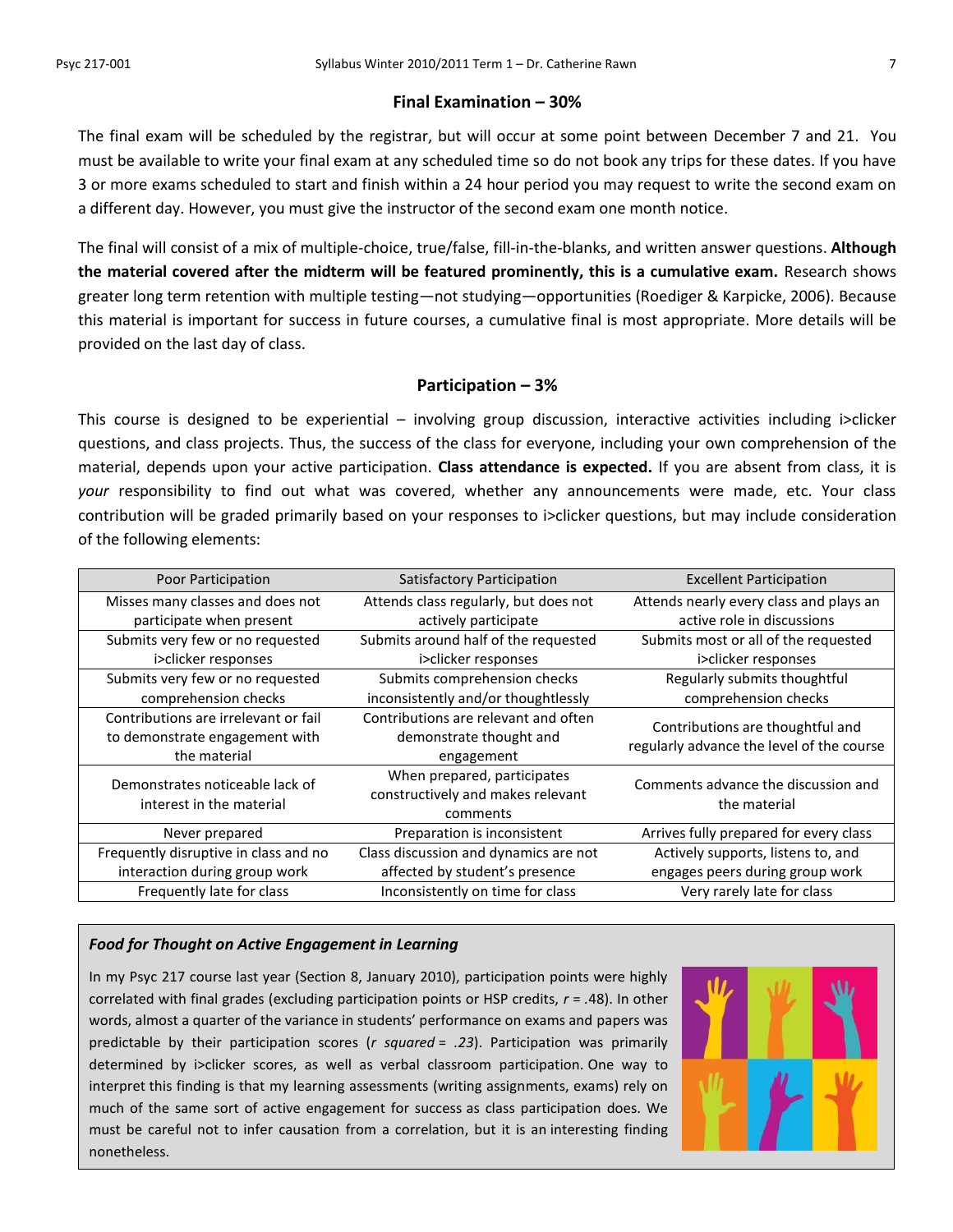#### **Research Experience Component (REC) – 5%**

As part of this course, you will be asked to spend **four hours participating in psychology studies** through the Department of Psychology's Human Subject Pool (HSP) system. You can locate and sign up for studies by going to [https://hsp.psych.ubc.ca](https://hsp.psych.ubc.ca/). If you don't already have a user account you will first need to request an HSP (human subject pool) user account on that webpage. Once you have an account and have logged into it, you will be able to browse through all of the studies in which you can participate, sign up for studies and confirm your accumulated credits. The subject pool typically closes the last week of class so I strongly urge you to participate and confirm your accumulated credits *before* the last week of class. Further instruction on how to use the HSP online system can be found at <http://www.psych.ubc.ca/resguide.psy> in the document entitled "Subject Pool Information for Participants."

Because introducing you to psychological research is an important part of this course, the **REC is required**. However, as **an alternative to participation in subject pool studies you may choose to fulfill the REC by completing four library writing projects**, for which you read and summarize a research article; each article summary counts as one hour of research participation. You must select a research article (not a letter to the editor, commentary, or review paper) published between 2000-present in the journal Psychological Science. Each summary should be about 500 words and should include the purpose, method and results of the study. *NOTE: THE ARTICLE YOU CHOOSE FOR THE COMMUNICATING PSYCHOLOGY ASSIGNMENT CANNOT COUNT TOWARD THIS CREDIT. WE WILL BE CROSS-CHECKING THE ARTICLES.* If you choose the library option, you must (a) create an account on the online HSP system, (b) include your name, email, student number, course, section, instructor on each summary and (c) submit hard copies of your completed article summaries, together with copies of the summarized articles, to Dr. Ara Norenzayan at least 10 days before the end of classes.

**The REC is worth 5% of your course grade: 1 hour of participation or 1 article summary = 1% x 4, plus 1% for completing the online Tri-Council Policy Statement (TCPS) tutorial (details given in Lab 1).** The REC is designed to help you learn more about psychology and how research is conducted and to provide you with first-hand experience with psychological research. This may make understanding research easier and may help you decide whether research is a reasonable career option for you. Indeed, by providing you with a window into the diverse types of research conducted in the psychology department you may find that you are interested in becoming more involved with one of the labs you visit.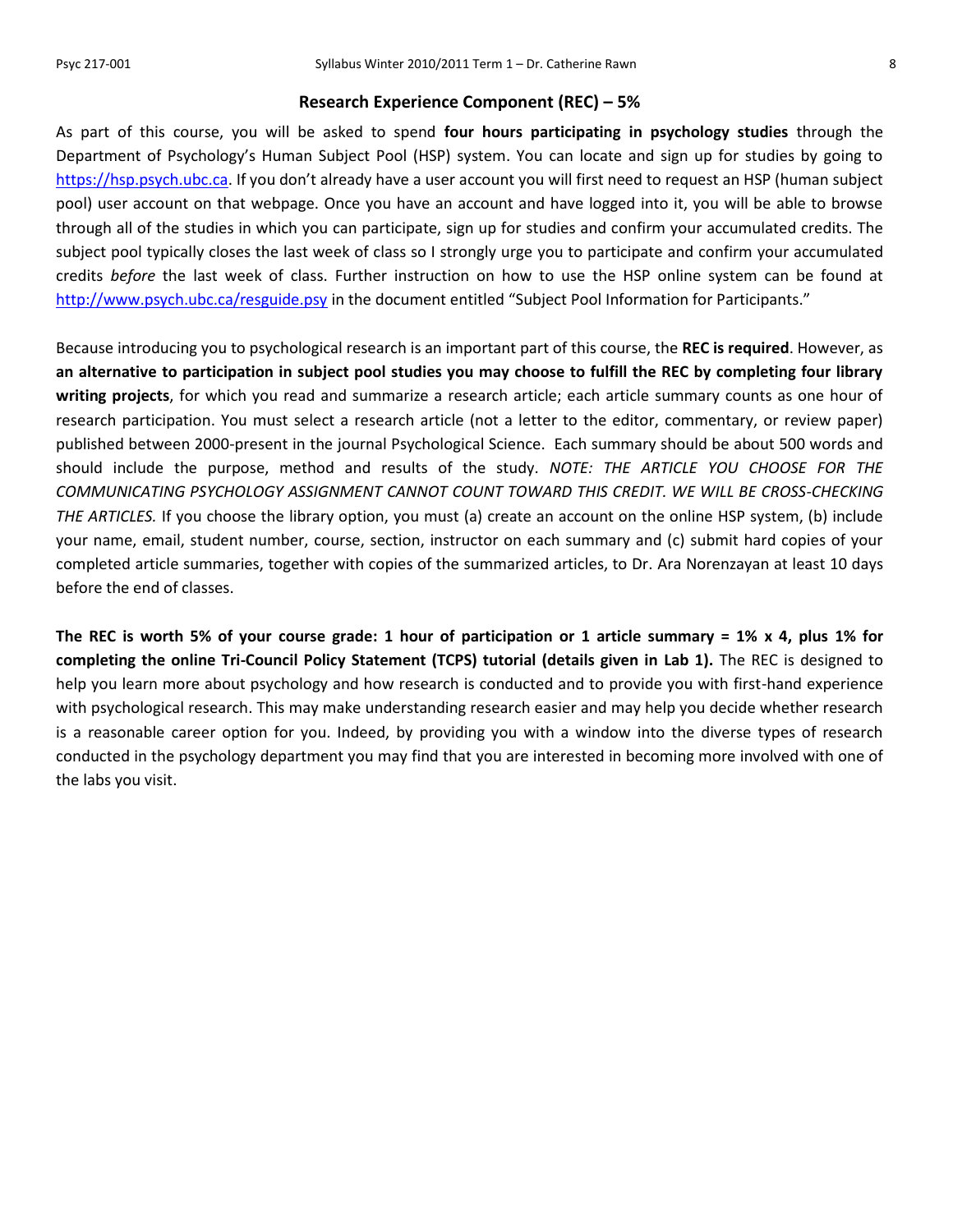## **What We Expect from You**

**PARTICIPATION** This course is designed to be experiential, involving pair and small group discussions, large group discussions, class activities and writing, i>clicker questions, and regular feedback. Although some class time will be devoted to a traditional lecture format, the success of the class depends upon your active participation.

**ATTENDANCE** Please come to every class, prepared to participate. Bring your i>clicker (and a spare AAA battery), a pen and paper (in addition to a laptop, if you bring one), and an open mind. *If you miss class* you are responsible for obtaining missed notes and announcements. You will not be able to regain participation points for missed classes.

**RESPECTFUL CONDUCT** You are expected to treat all your classmates, your group-mates, your instructor, your TA, and yourself with respect at all times, both in and out of the classroom, face-to-face and in writing (e.g., on email). This includes arriving to class on time and, especially if you are late, minimizing causing distractions for other students.

**ETHICAL CONDUCT** You are responsible for your own learning. Cheating of any kind will **not** be tolerated, including dishonest use of the i>clicker (e.g., entering responses for an absent classmate). See the section on academic dishonesty for more information about plagiarism and exams.

**ON TIME ASSIGNMENTS** Late papers will be accepted up to 7 days late, but 10% per day will be deducted. No assignments will be accepted after 7 days (including weekends). Plan ahead to avoid penalties. **PAPER RE-GRADE POLICY:** If you feel very strongly that your paper was graded unfairly, you may choose to have your paper re-graded by the instructor. To qualify, you must email your TF within 2 weeks of the day paper grades are posted online (or papers are handed back, whichever is first). Re-grading may result in an increase or decrease, and that re-grade is final.

**PRESENCE AT EXAMS & TESTS** If you must miss an exam due to an extenuating circumstance like *severe* illness, you or your caregiver must (1) contact me at least 1 hour before the exam start time (or as soon as possible afterward), and then (2) provide a doctor's note or other documentation within one week of notifying me. If both conditions are met, you may schedule with our TA to write a comparable make-up exam. If **either** condition is not met, you will receive a zero.

**FEEDBACK & COMPREHENSION CHECKS** You will be consulted regularly for feedback about your learning, what elements of the course are working well for you, and what could be improved. For example, at the end of each class, you will have the opportunity to summarize your learning and ask a question you're curious or confused about. I will take up some of these Comprehension Check questions at the start of the next class. These Comprehension Checks are optional and can be anonymous if you prefer. However, over the course of the term I will learn who regularly contributes. I will take this into consideration when evaluating grades that are on the cusp (e.g., D vs. C, C vs. D).



We invite you to share your thoughts and suggestions with us, particularly about things we are able to change, and to be open to **working together to make this course a positive experience for all of us.**

## **What You Can Expect from Us**

**AVAILABLE** We are here to help you and your classmates choose to succeed. Visiting us is typically more effective than email for clearing up questions. If our office hours absolutely cannot work for you, respectfully email us a few time and day options to make an appointment.

**ONLINE SLIDES** PowerPoint slides and handouts will be available *after* class on our WebCT Vista site, in the "Powerpoint slides" folder on the homepage.

**PARTICIPATION** We will make every effort to keep you interested in class by mixing things up and getting you involved in learning activities designed to help you learn. We will ask you to do only those activities that we believe will help you learn. To help document active learning, we will take some **photographs** throughout the term. Please see your instructor within the first two weeks if you have serious concerns about this.

**FEEDBACK** We will endeavour to provide you with feedback on learning appraisals (e.g., essays, exams) as promptly and as detailed as possible, given the frequency of appraisals.

**RESPECTFUL & ETHICAL CONDUCT** At all times, we aim treat each of you with respect, and to make all course decisions with the highest standard of ethics in mind. If you feel you are being treated unfairly or disrespected by us or a classmate, we invite you to talk to us so we can sort out the issue together. To be clear: such a discussion would not impact your grade.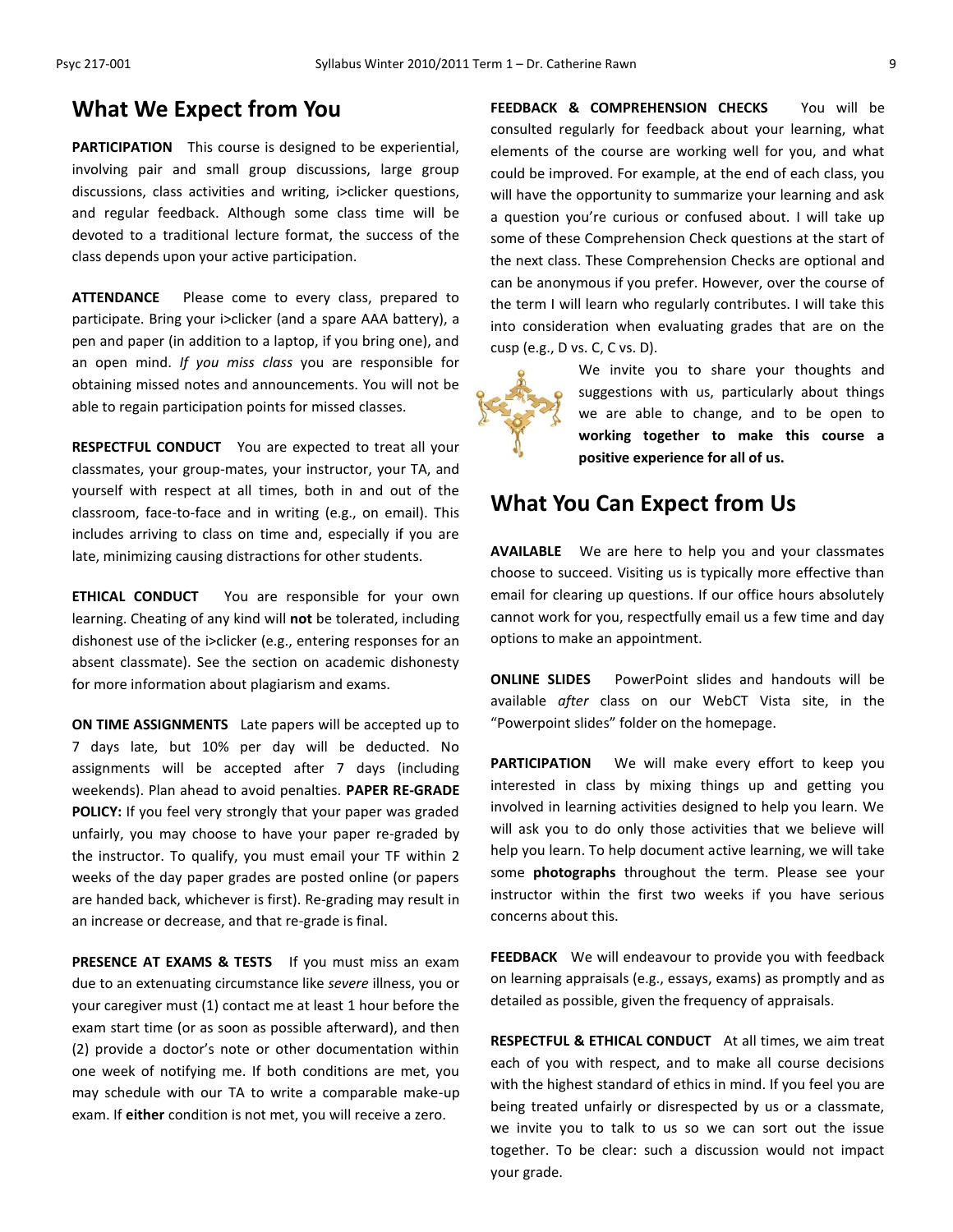## **How to Submit Your Papers**

Please submit

- 1. a **hard copy** at the start of the class period in which it is due, and
- 2. an electronic copy on **Vista** (which is linked to TurnItIn) by 11:59pm on the due date.

Why two submissions? **The hard copy is considered the master copy and is what will be graded; the electronic copy must match it.** The purpose of the Vista copy is so that we can use TurnItIn to crosscheck your paper with an enormous database of websites, past submissions, and published works. See [http://www.vpacademic.ubc.ca/integrity/turnitin/ind](http://www.vpacademic.ubc.ca/integrity/turnitin/index.htm) [ex.htm](http://www.vpacademic.ubc.ca/integrity/turnitin/index.htm) to learn more about Turnitin and UBC's policies about it.

## **A Note about Reading**

Reading the text outside of class is essential for success in this course. This course will involve some class lectures along with demonstrations, class exercises, and class discussions. However, in class lessons cannot cover all the material in the textbooks; rather, the goal of lessons is to (1) highlight the more significant aspects of the readings, (2) discuss topics not well-covered by the readings in more detail, and (3) pull together broad themes to make better sense of the readings. Not all the material presented in the readings will be discussed in class, and vice versa. Thus, both a careful reading of text chapters and consistent class attendance are strongly recommended. **My strong suggestion is to read each chapter before we discuss it in class** so that you know what questions you want to ask and are able to participate.



## **Learning Tools to Investigate!**

**We encourage you to take responsibility for your learning and check out what these resources might have to offer you.**



**TIME MANAGEMENT** Tools for managing all your courses: [http://www.arc.sbc.edu/timeschedule.html,](http://www.arc.sbc.edu/timeschedule.html) [http://learningcommons.ubc.ca/get-started/study](http://learningcommons.ubc.ca/get-started/study-toolkits/time-management-toolkit/)[toolkits/time-management-toolkit/,](http://learningcommons.ubc.ca/get-started/study-toolkits/time-management-toolkit/) and for planning papers: [http://assignmentcalculator.library.ubc.ca.](http://assignmentcalculator.library.ubc.ca/)

**UBC ACADEMIC REGULATIONS** Information about academic regulations, course withdrawal dates and credits can be found in the [University Calendar.](http://students.ubc.ca/calendar/academicyear.cfm)

**LEARNING COMMONS** is UBC's online hub for study and research support. This interactive website provides you with a wealth of academic resources, from tutoring and workshops to study groups and online tech tools. It also offers plenty of information on a variety of academic topics, and links to nearly all of the academic resources offered at UBC. Make the Learning Commons your first stop for all things academic! [http://learningcommons.ubc.ca](http://learningcommons.ubc.ca/)

**WRITING SKILLS** The UBC Writing Centre [\(www.writingcentre.ubc.ca\)](http://www.writingcentre.ubc.ca/) also has tutoring services, including an [Online Writer's Workshop](http://www.writingcentre.ubc.ca/workshop/index.html). The Writing Centre has also paired up with the Library to offer [Student to Scholar](http://www.library.ubc.ca/hss/instruction/sts/Whole_page.htm) *online guide to preventing unintentional plagiarism and organizing your writing activities*. Also, Purdue University offers an amazing collection of information about writing, including using APA style, at their Online Writing Lab (OWL), available at [http://owl.english.purdue.edu/owl.](http://owl.english.purdue.edu/owl/)

**PHYSICAL OR LEARNING DISABILITIES** Our teaching team and UBC generally is committed to equal opportunity in education for all students, including those with documented physical disabilities or learning disabilities. If you have a disability that affects your learning in the classroom or your performance on tests or exams, please **contact Access & Diversity** in Brock Hall 1203, 1874 East Mall, Contact: 604.822.5844, [www.students.ubc.ca/access.](http://www.students.ubc.ca/access)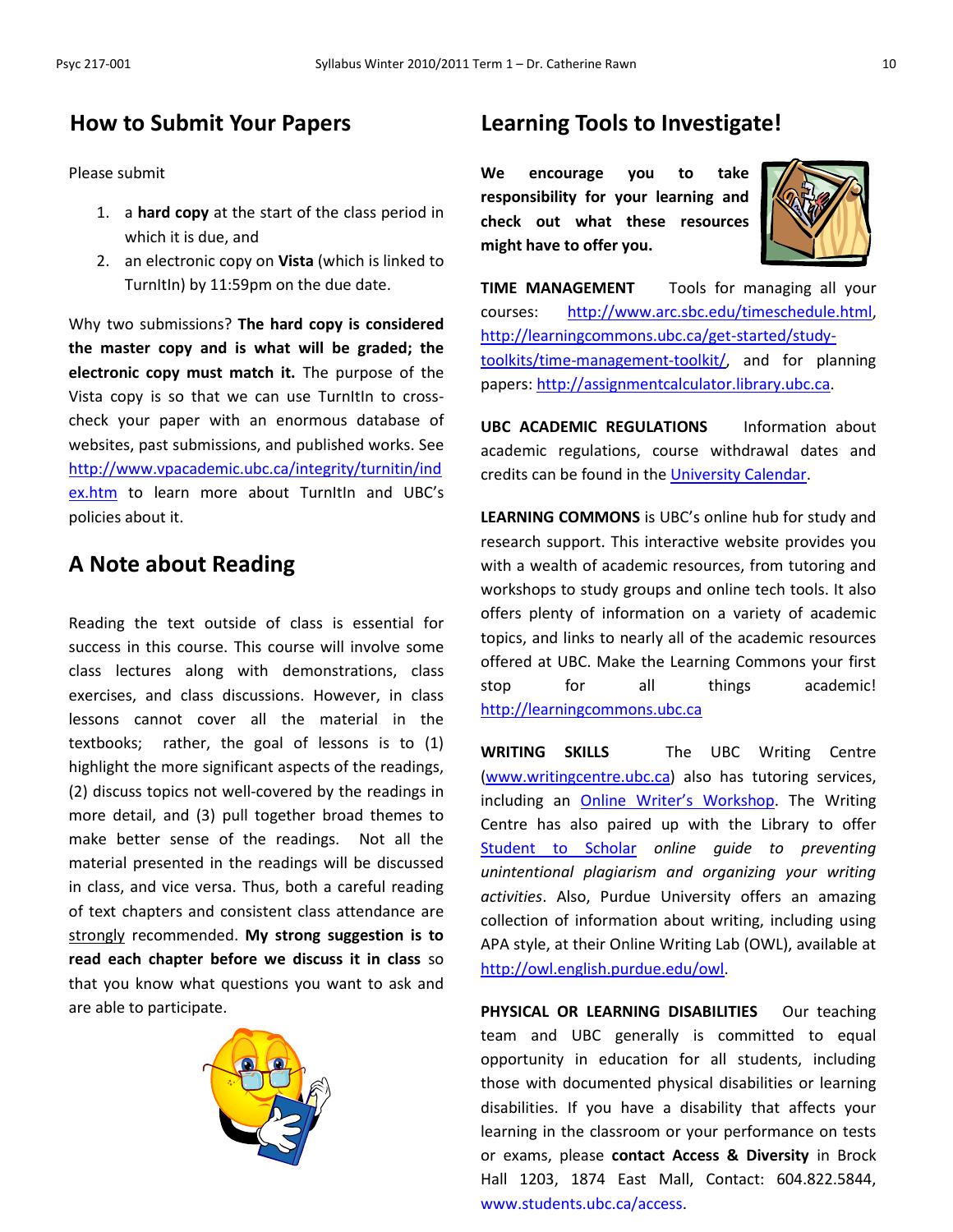# **Psychology Department Grading Policies**

In order to reduce grade inflation and maintain equity across multiple course sections, all psychology courses are required to comply with departmental norms regarding grade distributions. According to departmental norms, the mean grade in a 300-level class is 70 for a good class, 68 for an average class, and 66 for a weak class, with a standard deviation of 13). The corresponding figures for 100- and 200-level Psychology courses are 67, 65, and 63, with a standard deviation of 14. *Psyc 217 is the one exception to this. Our mean may slightly exceed this value (up to 71%, same standard deviation).* **Scaling** may be used in order to comply with these norms; grades may be scaled up or down as necessary by the professor or department. Grades are not official until they appear on a student's academic record. You will receive both a percent and a letter grade for this course. At UBC, they convert according to the key below:

| A+ | 90-100% | C+ | 64-67%    |
|----|---------|----|-----------|
| А  | 85-89%  | C  | 60-63%    |
| А- | 80-84%  | C- | 55-59%    |
| B+ | 76-79%  | D  | 50-54%    |
| в  | 72-75%  | F  | $0 - 49%$ |
| B- | 68-71%  |    |           |



# **Faculty of Arts Guidelines for Grading Criteria**

You are earning a degree at a highly reputable postsecondary institution. Therefore, criteria for success are high. The Faculty of Arts offers the following guidelines that broadly characterize the kind of work that is generally associated with the main grade ranges. These characteristics help to put the Psychology Department Grading Policies into context. Note that adequate performance is in the C range, which is the typical class average.

**A RANGE:** *Exceptional Performance.* Strong evidence of original thinking; good organization in written work; capacity to analyze (i.e., break ideas down) and to synthesize (i.e., bring different ideas together in a coherent way); superior grasp of subject matter with sound critical evaluations; evidence of extensive knowledge base.

**B RANGE:** *Competent Performance.* Evidence of grasp of subject matter; some evidence of critical capacity and analytic ability; reasonable understanding of relevant issues; evidence of familiarity with the literature.

**D-C RANGE:** *Adequate Performance*. Understanding of the subject matter; ability to develop solutions to simple problems in the material; acceptable but uninspired work; not seriously faulty but lacking style and vigour.

**F RANGE:** *Inadequate Performance.* Little or no evidence of understanding of the subject matter; weakness in critical and analytical skills; limited or irrelevant use of the literature.

Consider these characteristics when making choices about the quality of work you submit in all learning appraisals, in this and any other course.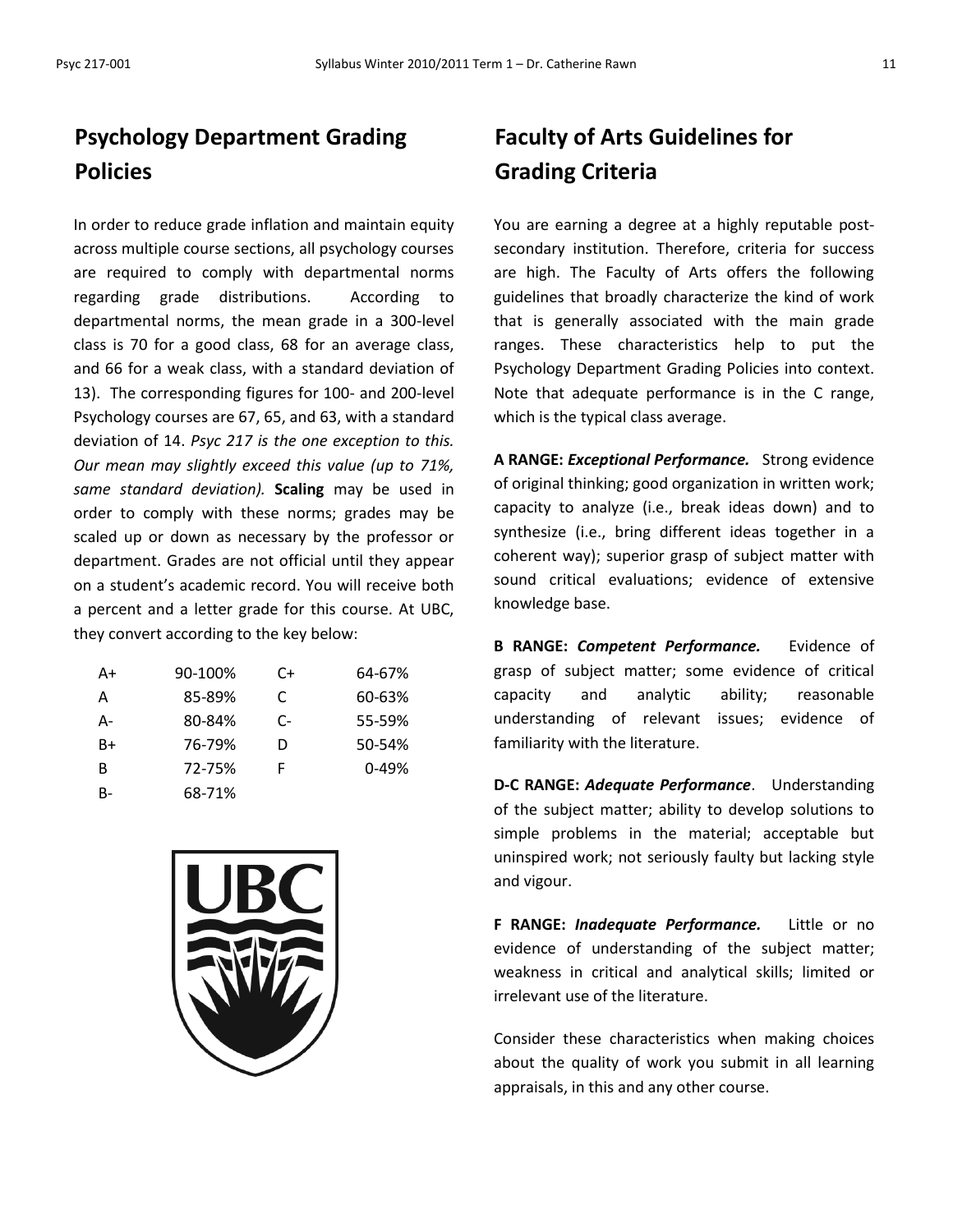# **Don't Cheat. Don't Plagiarize. It's Not Worth It. Read on For Key Definitions and Consequences.**

Don't try it, don't do it. The consequences are more severe than you may think: you will fail the course, you may be expelled from University, and unable to attend any other post-secondary institution in the future. Think about the long-term implications of that outcome in your life.

## Psychology Department's Position on Academic Misconduct

Cheating, plagiarism, and other forms of academic misconduct are very serious concerns of the University, and the Department of Psychology has taken steps to alleviate them. In the first place, the Department has implemented software that, can reliably detect cheating on multiple-choice exams by analyzing the patterns of students' responses. In addition, the Department subscribes to *TurnItIn* — a service designed to detect and deter plagiarism. All materials (term papers, lab reports, etc.) that students submit for grading will be scanned and compared to over 5 billion pages of content located on the Internet or in TurnItIn's own proprietary databases. The results of these comparisons are compiled into customized "Originality Reports" containing several, sensitive measures of plagiarism; instructors receive copies of these reports for every student in their class.

In all cases of suspected academic misconduct, the parties involved will be pursued to the fullest extent dictated by the guidelines of the University. Strong evidence of cheating or plagiarism may result in a zero credit for the work in question. According to the University Act (section 61), the President of UBC has the right to impose harsher penalties including (but not limited to) a failing grade for the course, suspension from the University, cancellation of scholarships, or a notation added to a student's transcript.

All graded work in this course, unless otherwise specified, is to be original work done independently by individuals.

**Do** use any of the indexes and databases listed under Indexes and Databases, Subject Resources, OneSearch or Metasearch on the Library's website at [http://www.library.ubc.ca.](http://www.library.ubc.ca/) (Not sure which index to use? Click HELP on the library homepage at www.library.ubc.ca or try Subject Resources.) When instructed to do so, you may use sources such as Google/Yahoo/MSN Search/etc. to find articles for assignments in this course, particularly Google Scholar.

*"Be careful and critical of what you read and choose to cite."*

Be careful and critical of what you read and choose to cite. Reference all material using APA style; if you cannot find a proper reference, question whether that source is appropriate. **Do not** copy and paste text from other sources, even in a draft. If you ever have any questions about what sources to use or how to cite them without

plagiarizing, please see your instructor or Teaching Fellow before handing in your assignment.

If you have any questions as to whether or not what you are doing is even a borderline case of academic misconduct, please consult your instructor. For details on pertinent University policies and procedures, please see Chapter 5 in the UBC Calendar [\(http://students.ubc.ca/calendar\)](http://students.ubc.ca/calendar).

Do note that during exams, the instructor and invigilators reserve the right to move students in their seating arrangement with no explanation provided.

> *"If you ever have any questions about what sources to use or how to cite them... please see your instructor or Teaching Fellow before handing in your assignment."*